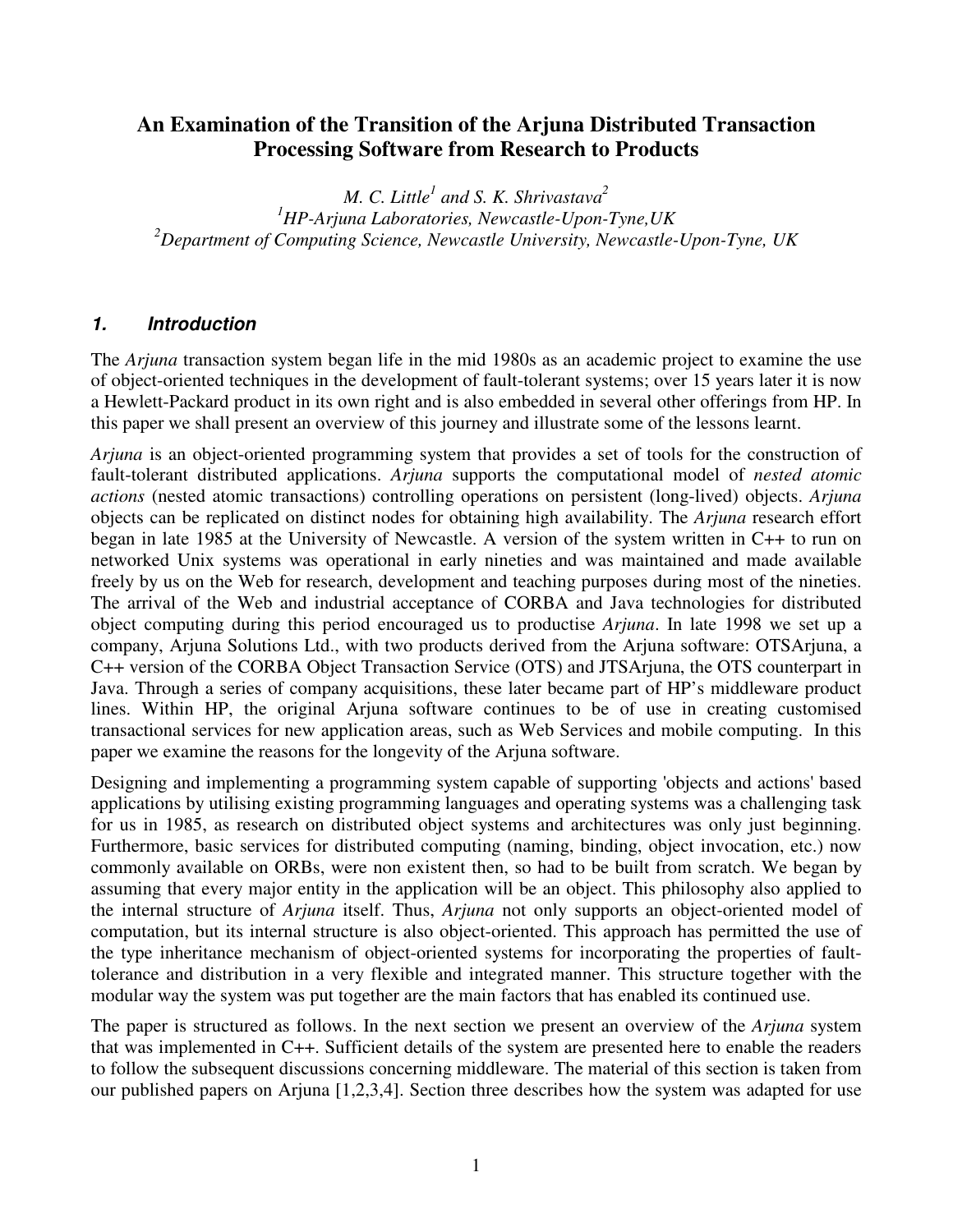as a transaction service for CORBA and Java middleware; here we also compare and contrast the functionality of the original Arjuna system with that of the modern component based middleware. Section four concludes the paper.

## **2. An Overview of Arjuna**

### **2.1. Design and Implementation Goals**

The design and implementation goals of *Arjuna* was to provide a state of the art programming system for constructing fault-tolerant distributed applications. In meeting this goal, three system properties were considered highly important:

(i) *Modularity:* The system should be easy to install and run on a variety of hardware and software configurations. In particular, it should be possible to replace a component of *Arjuna* by an equivalent component already present in the underlying system.

(ii) *Integration of mechanisms:* A fault-tolerant distributed system requires a variety of system functions for naming, locating and invoking operations upon local and remote objects, and for concurrency control, error detection and recovery from failures, etc. These mechanisms must be provided in an integrated manner such that their use is easy and natural.

(iii) *Flexibility:* These mechanisms should also be *flexible,* permitting application specific enhancements, such as type-specific concurrency and recovery control, to be easily produced from the existing default ones.

In *Arjuna,* the first goal was met by dividing the overall system functionality into a number of modules which interact with each other through well defined *narrow* interfaces. This facilitated the task of implementing the architecture on a variety of systems with differing support for distributed computing,. For example, it was relatively easy to replace the default RPC module of *Arjuna* by a different one. The remaining two goals were met primarily through the provision of a C++ class library for incorporating the properties of fault-tolerance and distribution. Finally, and purely for pragmatic reasons, we decided that it was important to develop *Arjuna* using commonly available tools and hardware.

### **2.2. Objects and actions**

*Arjuna* supports a computation model in which application programs manipulate persistent (longlived) objects under the control of atomic actions (atomic transactions). Distributed execution is achieved by invoking operations on objects which may be remote from the invoker using remote procedure calls (RPCs). All operation invocations may be controlled by the use of atomic actions which have the well known ACID properties (ACID: Atomicity, Consistency, Isolation, Durability)*.*  Atomic actions can be nested. Nesting provides fault-isolation: a nested action can abort without causing the abortion of the enclosing action. A (two-phase) commit protocol is used during the termination of an outermost atomic action (*top-level action*) to ensure that either all the objects updated within the action have their new states recorded on stable storage (committed), or, if the atomic action aborts, no updates get recorded. Typical failures causing a computation to be aborted include node crashes and continued loss of messages. It is assumed that, in the absence of failures and concurrency, the invocation of an operation produces consistent (class specific) state changes to the object. Atomic actions then ensure that only consistent state changes to objects take place despite concurrent access and any failures.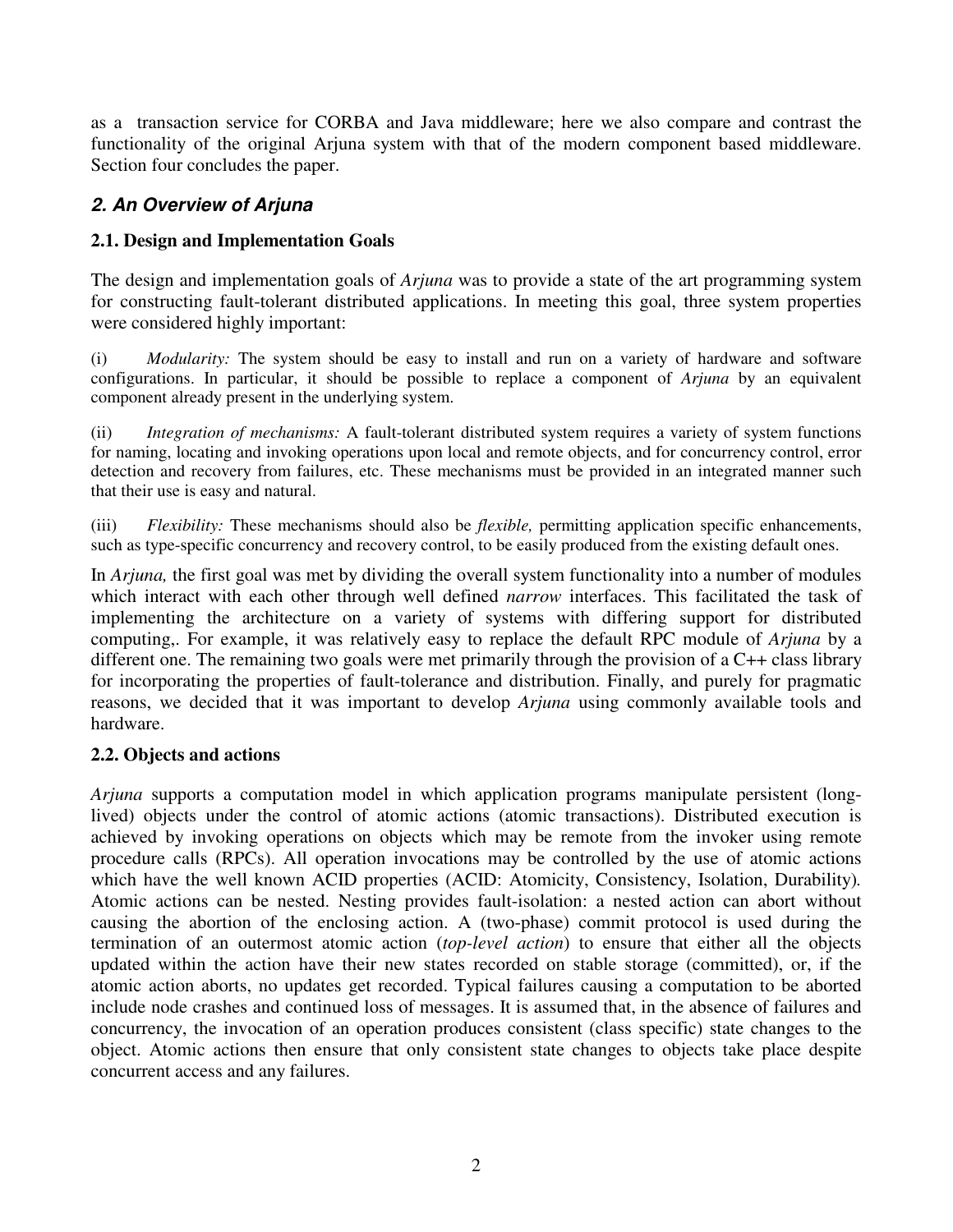The object and atomic action model provides a natural framework for designing fault-tolerant systems with persistent objects. A persistent object not in use is assumed to be held in a passive state with its state residing in an object store (a stable object repository) and activated on demand (i.e., when an invocation is made) by loading its state and methods from the object store to the volatile store, and associating an object server process for receiving RPC invocations.

#### **2.3. System Architecture**

We assume that for each persistent object there is one node (say  $\alpha$ ) which, if functioning, is capable of running an object server which can execute the operations of that object (in effect, this would require that  $\alpha$  has access to the executable binary of the code for the object's methods as well as the persistent state of the object stored on some, possibly remote object store). Before a client can invoke an operation on an object, it must first be connected or bound to the object server managing that object. It will be the responsibility of a node, such as  $\alpha$ , to provide such a connection service to clients. If the object in question is in a passive state, then  $\alpha$  is also responsible for activating the object before connecting the requesting client to the server. In order to get a connection, an application program must be able to obtain location information about the object (such as the name of the node where the server for the object can be made available). We assume that each persistent object possesses a unique, system given identifier (UID). The typical structure of an application level program is shown below:

<create bindings>; <invoke operations from within atomic actions>; <break bindings>

In our model, bindings are not stable (do not survive the crash of the client or server). Bindings to servers are created as objects enter the scope in the application program. If some bound server subsequently crashes then the corresponding binding is broken and not repaired within the lifetime of the program (even if the server node is functioning again); all the surviving bindings are explicitly broken as objects go out of the scope of the application program. We now identify the main modules of *Arjuna* and the services they provide for supporting persistent objects, shown in figure 1.

- (i) *Atomic Action module.* Provides atomic action support to application programs in the form of operations for starting, committing and aborting atomic actions. It provides a high level API called the *Arjuna Integrated Transactions* (AIT).
- (ii) *RPC module.* Provides facilities to clients for connecting (disconnecting) to object servers and invoking operations on objects. The initial implementation of this was developed within the Arjuna group [5] and used novel (for the time) C++ stub-generation techniques to enhance distribution transparency [6].
- (iii) *Object Store module.* Provides a stable storage repository for persistent objects; these objects are assigned unique identifiers (Uids) for naming them.
- (iv) *Naming and Binding module.* Provides a mapping from user-given names of objects to Uids, and a mapping from Uids to location information such as the identity of the host where the server for the object can be made available.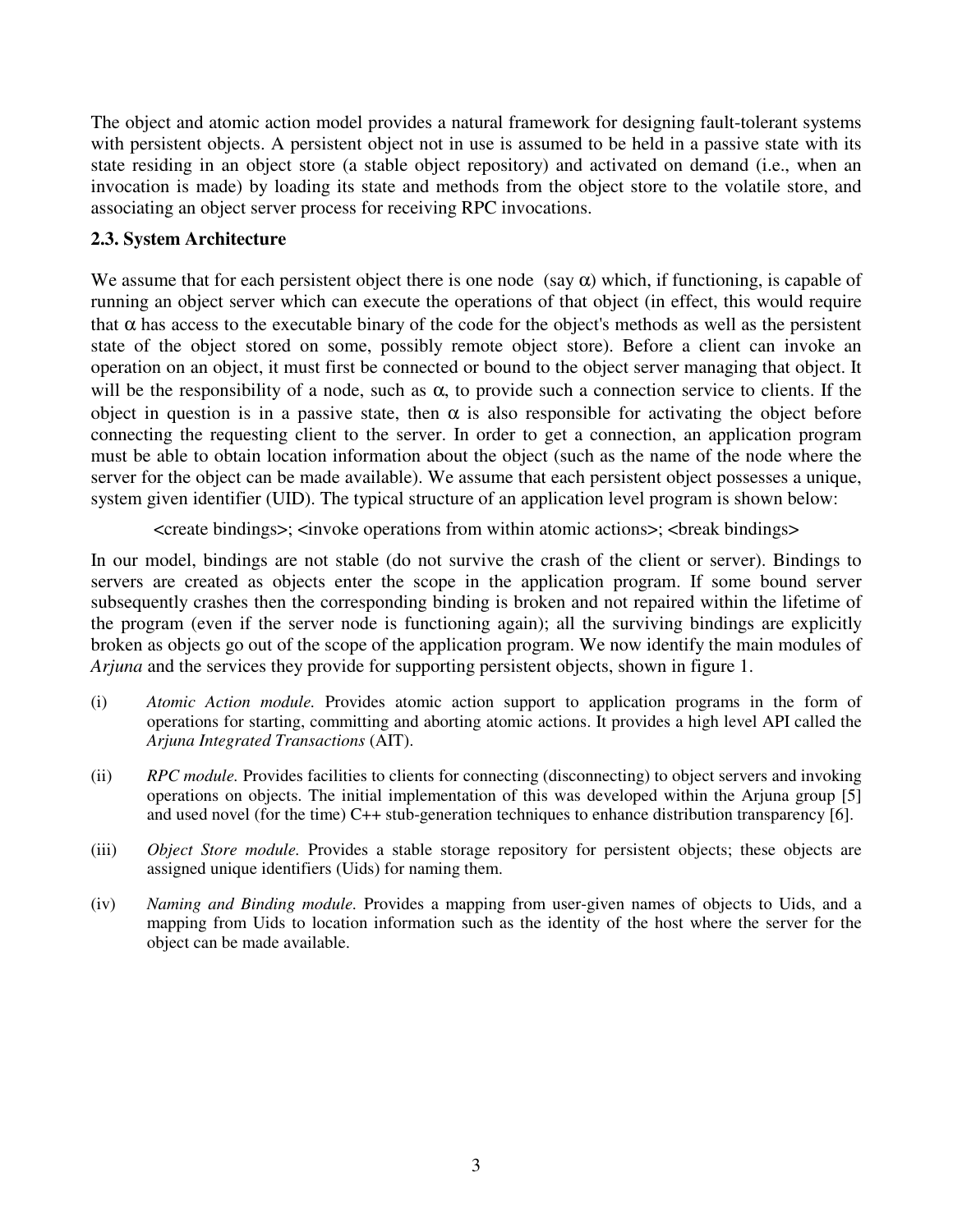

**Fig. 1: Components of** *Arjuna*

Every node in the system provides the RPC and Atomic Action modules. Any node capable of providing stable object storage in addition contains an Object Store module. Nodes without stable storage may access these services via their local RPC module. The Naming and Binding module is not necessary on every node since its services can also be utilised through the services provided by the RPC module. This system structure is highly modular: by encapsulating the properties of persistence, recoverability, shareability, serialisability and failure atomicity in an Atomic Action module and defining narrow, well-defined interfaces to the supporting environment, we achieved a significant degree of modularity as well as portability for *Arjuna*.

We will now use a simple program to illustrate how these modules interact. The program shown below (fig. 2) is accessing two existing persistent objects,  $A$ , an instance of class  $O1$  and  $B$ , an instance of class O2. In *Arjuna* a primitive operation initiate(...), provided by the RPC module is used for binding to an object. A complementary operation, called  $\epsilon$ erminate(..), is available for breaking a binding. Clients and servers have communication identifiers for sending and receiving messages. The RPC module of each node has a connection manager process that is responsible for creating and terminating bindings to local servers. The *Arjuna* stub generation system for C++ generates the necessary clientserver stub-codes for accessing remote objects via RPCs and also generates calls on initiate and terminate as an object comes and goes out of the scope of a computation [6].

| O1 objet1(Name-A); | /* bind to A $*$ /                 |
|--------------------|------------------------------------|
| O2 objct2(Name-B); | /* bind to B $*$ /                 |
| AtomicAction act;  |                                    |
| act. Begin();      | /* start of atomic action act $*/$ |
| object1.op();      |                                    |
| object2.op();      | $/*$ invocations $*/$              |
|                    |                                    |
| $act.End()$ ;      | $/*$ act commits $*/$              |
|                    | /* break bindings to A and B $*$ / |
|                    |                                    |

**Fig. 2: Outline Action Example**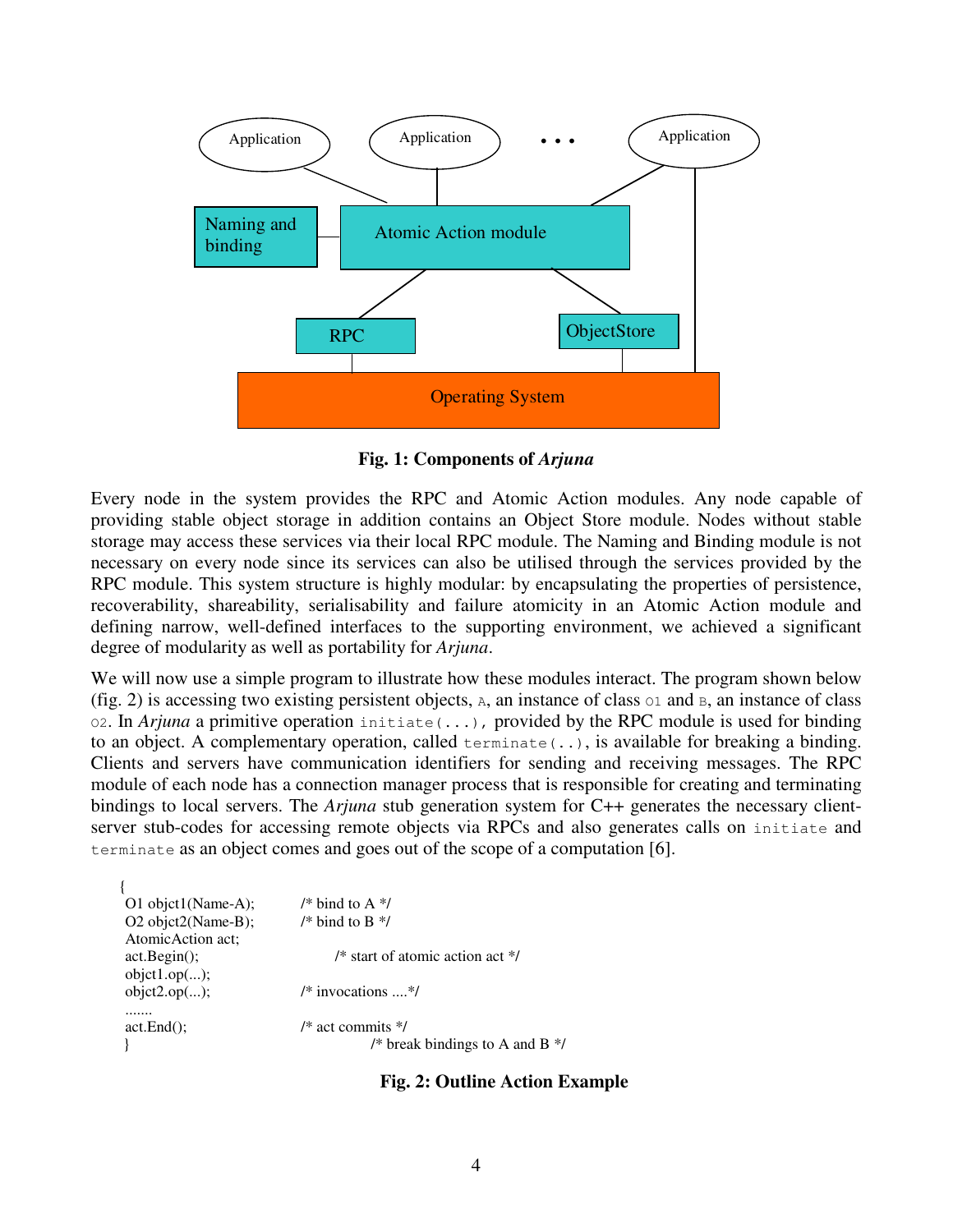To bind to A, a local instance of 01 called object1 is created, passing to its constructor an instance of the *Arjuna* naming class called  $\text{Name-A}$  suitably initialised with information about A (e.g., its UID, the location of the server node, etc.); this enables the client side stub-constructor to initiate A, resulting in binding to the server for A. The Object Store module of *Arjuna* enables a server to load the latest (committed) state of the object from the object store of a node. The state is loaded, where necessary, as a side effect of locking the object.

Assume that the client program is executing at node  $N_1$  and the server node for A is at  $N_2$  (see Fig. 3). The client process at node  $N_1$  executing the stub for object1 is responsible for invoking the initiate operation of the local RPC module in order to send a connection request to the connection manager at  $N_2$ . The connection manager locates the object sever for A who then returns its connection identifier to the client at  $N_1$ , thereby terminating the invocation of initiate at  $N_1$ . The storage and retrieval of object states from an object store is managed by a *state daemon*. The object server uses the state demon for retrieving the state of an object from the object store. For efficiency reasons, an object server can (and will) directly access the object store, bypassing the daemon if the server and the store are on the same node. However, if the object store is remote, then it must contact the state demon of the remote node managing the object store.

To manipulate objects under the control of an atomic action, the client creates a local instance of an action (act) and invokes its Begin operation. The End operation is responsible for committing the atomic action (using the two-phase commit protocol). When an object goes out of scope, it is destroyed by executing its destructor. As a part of this, the client-side destructor (e.g., the stub destructor for object1) breaks the binding with the object server at the remote node (using the operation terminate).



**Fig. 3: Accessing an Object** 

Once the execution of an action begins, any failures preventing forward progress of the computation lead to the action being aborted, and any updates to objects undone. However, as establishing and breaking bindings can be performed outside of the control of any application level atomic actions, it is instructive to enquire how any clean-up is performed if client, server or network partition failures occur before (after) an application level action has started (finished). The simple case is the crash of a server node: this has the automatic effect of breaking the connection with all of its clients; if a client subsequently enters an atomic action and invokes an operation in the server, the invocation will return exceptionally and the action will be aborted; on the other hand, if the client is in the process of breaking the bindings then this has occurred already. More difficult is the case of a client crash.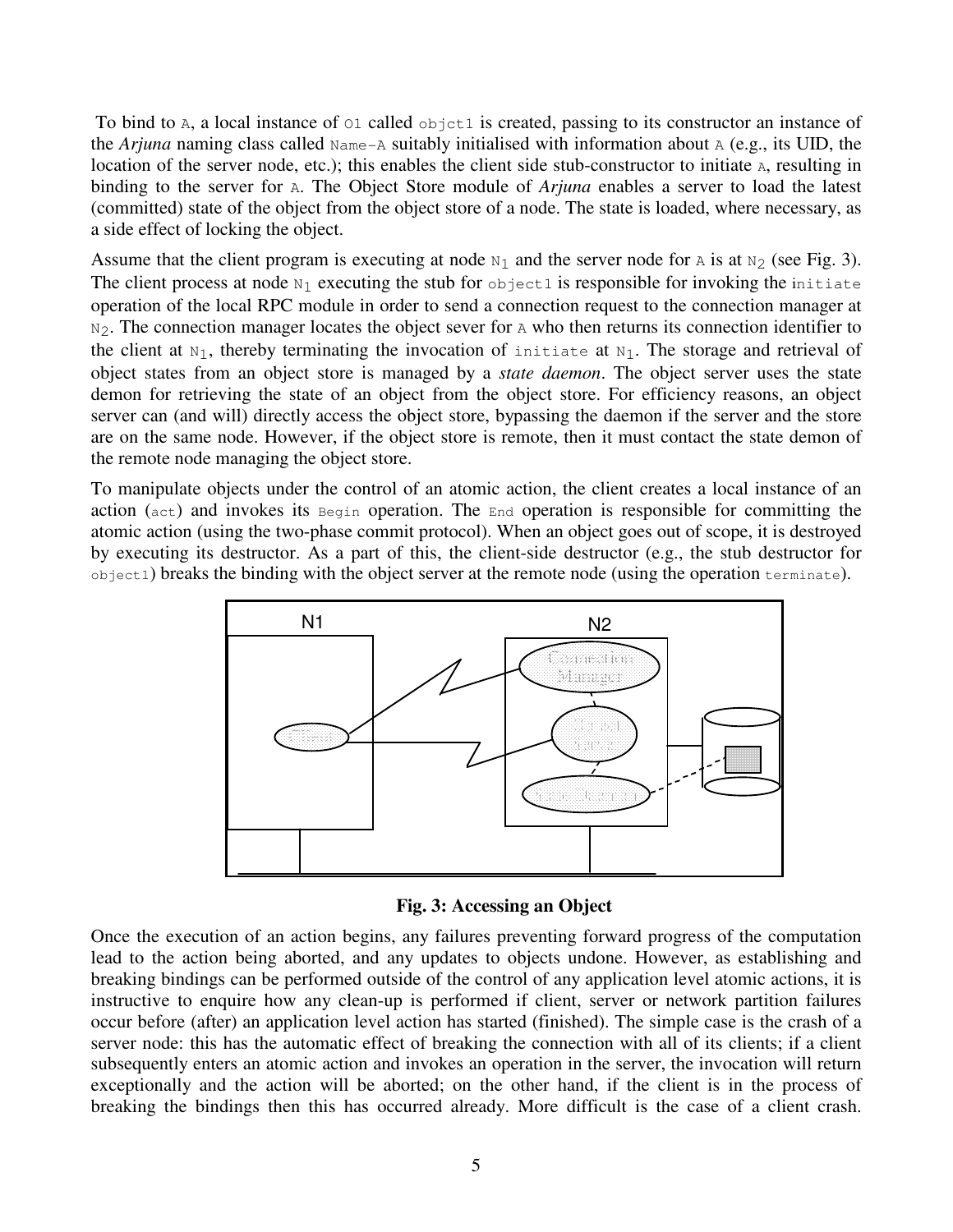Suppose the client crashes after binding to a server. Then explicit steps must be taken to remove any state information kept for the *orphaned* bindings; this requires that a server node must have a mechanism for breaking the binding if it suspects the crash of a client. This mechanism will also cope with a partition that prevents any communication between a client and a server. The *Arjuna* RPC level facilities for the detection and killing of orphans [5] is responsible for such a cleanup, ensuring at the same time that an orphaned server (a server with no bindings) is terminated.

#### **2.3. Coordinating Recovery, Persistence and Concurrency Control**

The atomic action module is the most important part of *Arjuna*. Its design is based on the principle that as objects are assumed to be encapsulated entities then they must be responsible for implementing the properties required by atomic actions themselves (with appropriate system support). This enables differing objects to have differing recovery and concurrency control strategies. Given this proviso then any atomic action implementation need only control the invocation of the operations providing these properties at the appropriate time and need not know how the properties themselves are actually implemented.

The principal classes which make up the class hierarchy of Arjuna Atomic Action module are depicted in Fig. 4. To make use of atomic actions in an application, instances of the class, AtomicAction must be declared by the programmer in the application as illustrated in Fig. 2; the operations this class provides (Begin, Abort, End) can then be used to structure atomic actions (including nested actions). The only objects controlled by the resulting atomic actions are those objects which are either instances of Arjuna classes or are user-defined classes derived from LockManager and hence are members of the hierarchy shown in Fig. 4. Most Arjuna classes are derived from the base class StateManager, which provides primitive facilities necessary for managing persistent objects. These facilities include support for the activation and de-activation of objects, and state-based object recovery. Thus, instances of the class StateManager are the principal users of the object store service. The class LockManager uses the facilities of StateManager and provides the concurrency control (two-phase locking in the current implementation) required for implementing the serialisability property of atomic actions. The implementation of atomic action facilities for recovery, persistence management and concurrency control is supported by a collection of object classes derived from the class AbstractRecord which is in turn derived from StateManager. For example, instances of LockRecord and RecoveryRecord record recovery information for Lock and userdefined objects respectively. The AtomicAction class manages instances of these classes (using an instance of the class RecordList which corresponds to the intentions list used in traditional transaction monitors) and is responsible for performing aborts and commits.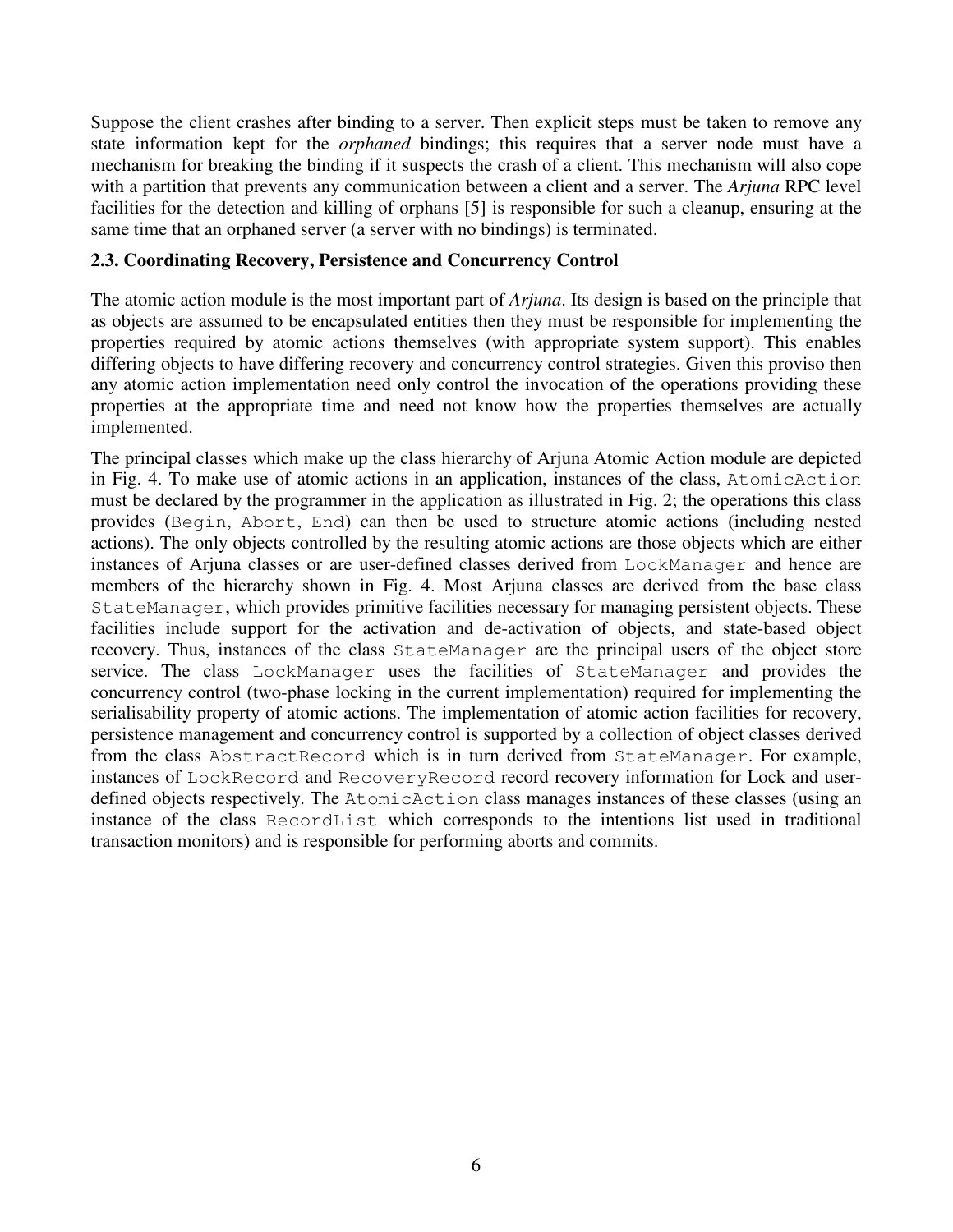

**Fig. 4: The Arjuna Class Hierarchy** 

Consider a simple example. Assume that  $\circ$  is a user-defined persistent object. An application containing an atomic action A accesses this object by invoking an operation  $op1$  of  $\odot$  which involves state changes to O. The serialisability property requires that a write lock must be acquired on O before it is modified; thus the body of op1 should contain a call to the appropriate operation of the concurrency controller (See Fig. 5):

```
{ 
 // body of op1 
     if setlock (new Lock(WRITE) === GRANTED) 
\{ // actual state change operations follow 
 ... 
    } 
}
```
#### **Fig. 5: The use of Locks in Implementing Operations**

The operation setlock, provided by the LockManager class, performs the following functions in this case:

(i) check write lock compatibility with the currently held locks, and if allowed,

(ii) use StateManager operations for creating a RecoveryRecord instance for O (the Lock is a WRITE lock so the state of the object must be retained before modification) and insert it into the RecordList of  $A$ ;

(iii) create and insert a LockRecord instance in the RecordList of A.

Suppose that action A is aborted sometime after the lock has been acquired. Then the abort operation of AtomicAction will process the RecordList instance associated with A by invoking the abort operation on the various records. The implementation of this operation by the LockRecord class will release the WRITE lock while that of RecoveryRecord will restore the prior state of O.

The AbstractRecord based approach of managing object properties has proved to be extremely useful in *Arjuna*. Several uses are summarised here. RecoveryRecord supports state-based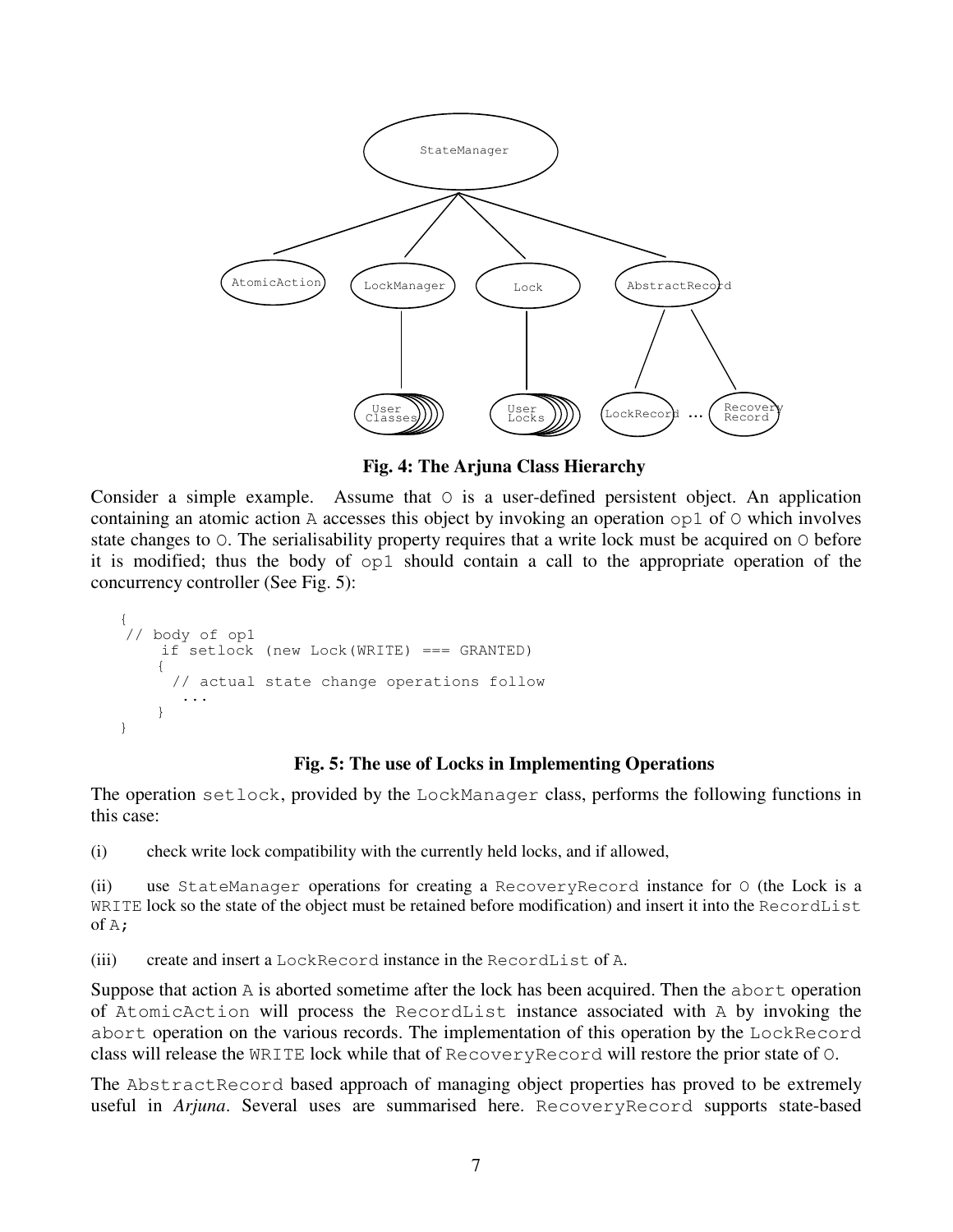recovery, since its abort operation is responsible for restoring the prior state of the object. However, its recovery capability can be altered by refining the abort operation to take some alternative course of action, such as executing a compensating function. This is the principal means of implementing typespecific recovery for user-defined objects in *Arjuna*. The class LockRecord is a good example of how recoverable locking is supported for a Lock object: the abort operation of LockRecord does not perform state restoration, but executes a release\_lock operation. Note that locks are, not surprisingly, also treated as objects (instances of the class Lock), therefore they employ the same techniques for making themselves recoverable as any other object. Similarly, no special mechanism is required for aborting an action that has accessed remote objects. In this case, instances of RpcCallRecord are inserted into the RecordList instance of the atomic action as RPCs are made to the objects. Abortion of an action then involves invoking the abort operation of these RpcCallRecord instances which in turn send an "abort" RPC to the servers. In summary, what work a participant in the two-phase protocol does when instructed by the transaction coordinator, is typically not of interest to the coordinator. It may update a database, modify a file on disk, etc: it depends upon the type of transactional resource it is responsible for manipulating. Some transaction implementations place restrictions on the types of resources that can be used within the two-phase protocol; for example, in the X/Open Distributed Transaction Processing standard adopted by industry [7], they must support the XA protocol, which imposes restrictions on the underlying participant implementations, typically resulting in only databases being used.



**Fig. 6: Implementation binding** 

Fig. 6 shows how multiple implementations of concurrency and persistence can be at the disposal of a transactional user class. Internally, LockManager accesses the concurrency service through an interface, and StateManager does likewise with the persistence service. For each application object, the implementations are not chosen until run-time. Additional implementations can be provided without changing *Arjuna* or applications which use it. The *Arjuna* API (AIT) isolates programmers from the different implementations, allowing them to concentrate on the application development.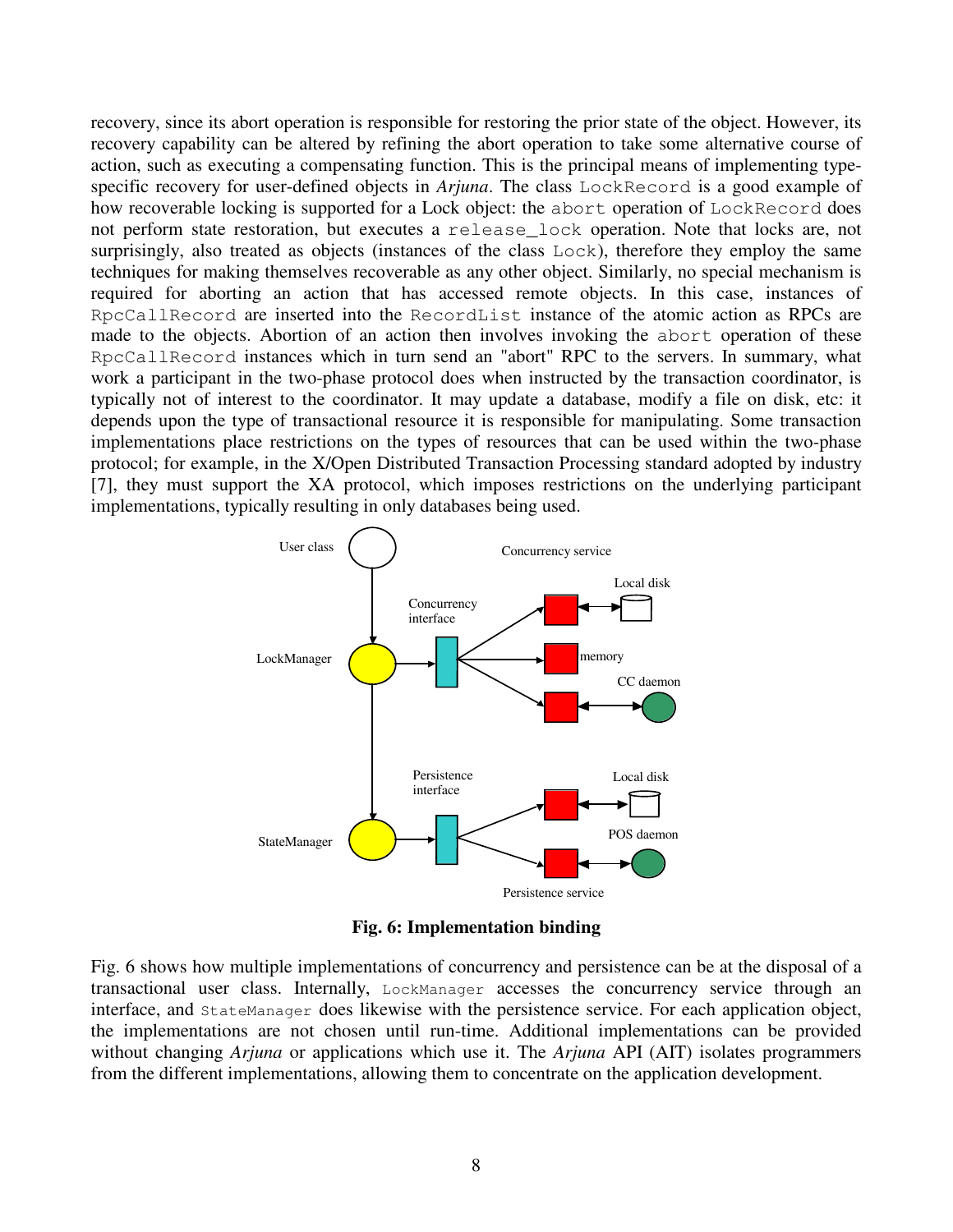In keeping with the tradition of a university research group, the system as described above was developed and used by several graduate students (including the first author) as a part of their doctoral research work. In addition, *Arjuna* was used in a number of industrial research projects [2]. A particularly demanding application of *Arjuna* has been the electronic student registration system in use since 1994 by the Newcastle University [8]. The electronic registration system has a very high availability and consistency requirement; admissions tutors and secretaries *must* be able to access and create student records (particularly at the start of a new academic year when new students arrive).

In addition, the University required any solution to be software based and to run on existing hardware and operating systems, including Unix, Microsoft Windows and MacOS. At that time, no other software based solution existed that could fulfil all of those requirements. During the 8 years that the system has been in use, there have been several network and machine failures and, with one exception, Arjuna has coped with them all, leaving users unaware that anything untoward has occurred.

The one notable exception occurred in the first year of deployment: in any distributed environment, it is not possible to determine in a finite period of time the difference between a machine/network failure and network/machine congestion, i.e., a machine that is extremely slow to respond may appear to its users to have failed. Without waiting forever (or until a failed machine recovers) it is necessary to employ heuristics to decide that after a certain period of time, a machine that has not responded has failed and to act accordingly. However, if the time period is not chose correctly and an incorrect decision is taken, the result could be the loss of data integrity. Up until the deployment of the student registration system, Arjuna has been used in small-scale, closely coupled environments where roundtrip times for RPCs were measured in several milliseconds and machines were rarely congested. In the student registration environment, 20000 students were registered over 5 days using 10 server machines and 120 clients and often requiring access to a student record many times. We quickly found that our original assumptions about when to assume a silent machine had failed were wrong and adapted the system accordingly.

Success in meeting the requirements of the registration system was one of the factors that led the Arjuna group to consider turning the system into a product. By then CORBA and Java middleware were attracting industry attention. The OMG object architecture, CORBA [9] was well established, so it seemed natural to adapt *Arjuna* to meet the specification of the Object Transaction Service (OTS), and later to the Java Transaction Service (JTS) that is required within the Java component middleware, J2EE [10]. In the next section we describe how this was achieved.

## **3. Arjuna and Middleware**

### **3.1. Basic middleware concepts**

We present a very brief overview of middleware concepts, using CORBA as an example. Fig. 7 depicts the main elements of the CORBA middleware. It consists of an 'object bus', the object request broker (ORB) using which clients can interact with remote objects. A number of services (CORBAservices) are available for facilitating this task; these include services for naming, persistence, event notification, transactions (OTS) and so forth. JAVA/RMI is a broadly similar Java language specific middleware.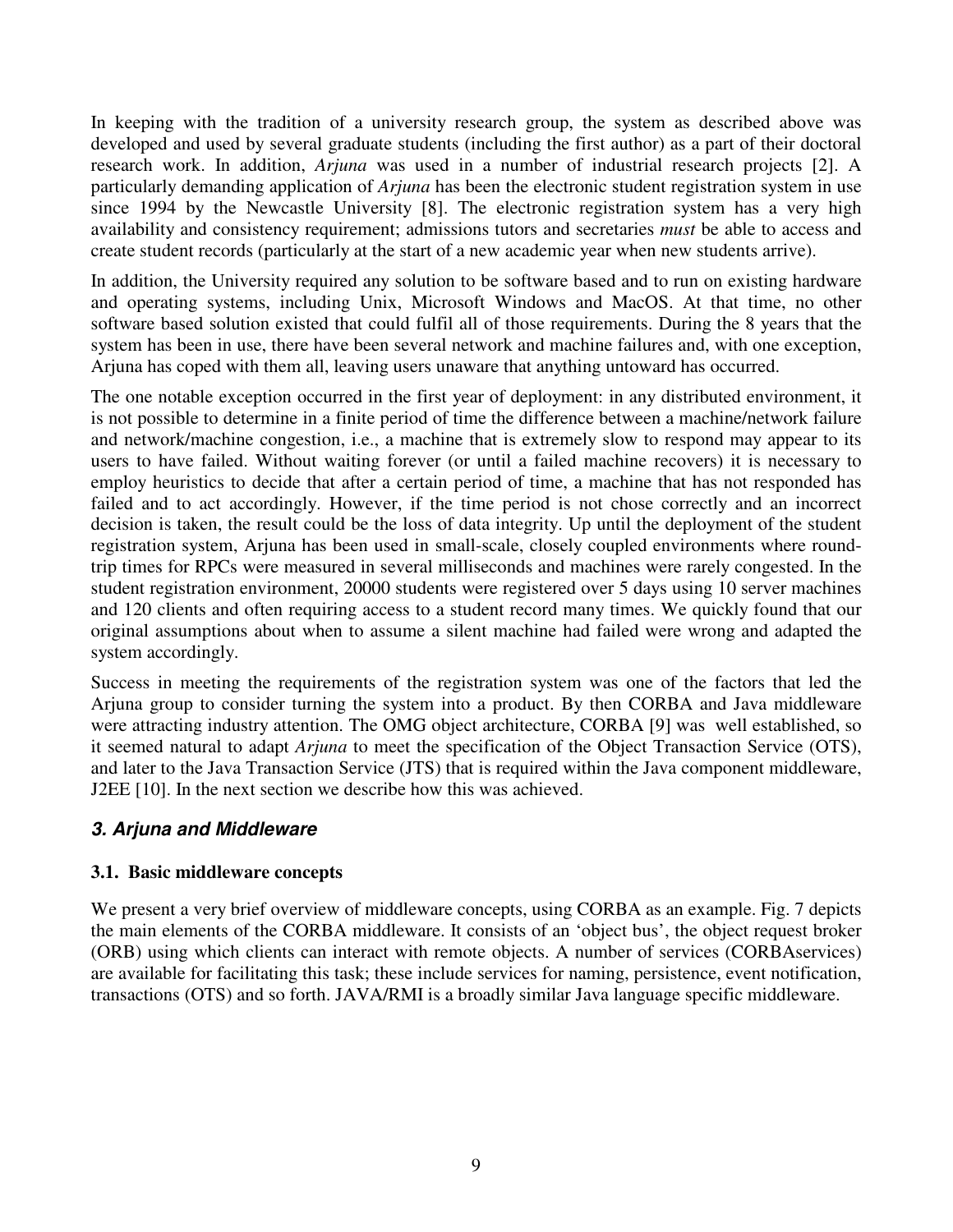

 **Fig. 7: CORBA middleware** 

Although this middleware provides type checked remote invocations and standard ways of using commonly required services - a major advance over the prior practice of writing ad hoc networking code - there is still the problem that programmers have to worry about application logic as well as technically complex ways of using a *collection of services*. For example, transactions on distributed objects require concurrency control, persistence and the transaction services to be used in a particular manner. To address this difficulty, object-based middleware has been extended to component-based middleware. In simple terms, a component is an 'application object + capability for using middleware services in a standard manner'. A component is hosted by a *container* (a server process), and normally, it is the container that uses the underlying middleware services on behalf of the application object. A component descriptor specifies, in a declarative manner the middleware services that are required by the component. Containers are provided by *application servers* that provide tools for deploying components onto containers using the information specified in the descriptors. An Enterprise Java bean (EJB), part of the J2EE suite of specifications, is a good example of a (Java) component; there are a number of publicly available J2EE application servers capable of hosting EJBs. In the rest of this section we will first examine how OTS and JTS were implemented. Secondly, bearing in mind that Arjuna is not just a transaction service, but a complete system for building transactional applications, we will compare and contrast the functionality provided by Arjuna with that of J2EE application servers.

### **3.2. Arjuna, the OTS and the JTS**

In 1995, the industry standard for transaction processing systems changed from X/Open XA [7], which was very procedural-oriented, to the *OMG* Object Transaction Service [9]. This change was based on the experiences of all of the major transaction processing vendors, including IBM, HP and DEC. The OTS provides interfaces that allow multiple distributed objects to co-operate in a transaction such that all objects commit or abort their changes together. Transactions can optionally be nested to improve fault-isolation. However, the OTS does not require all objects to have transactional behaviour. Instead objects can choose not to support transactional operations at all, or to support it for some requests but not others. Importantly, the OTS is simply a *protocol engine* that guarantees that transactional behaviour is obeyed but does not directly support all of the transactional properties. As such it requires other co-operating services that implement the required functionality, including: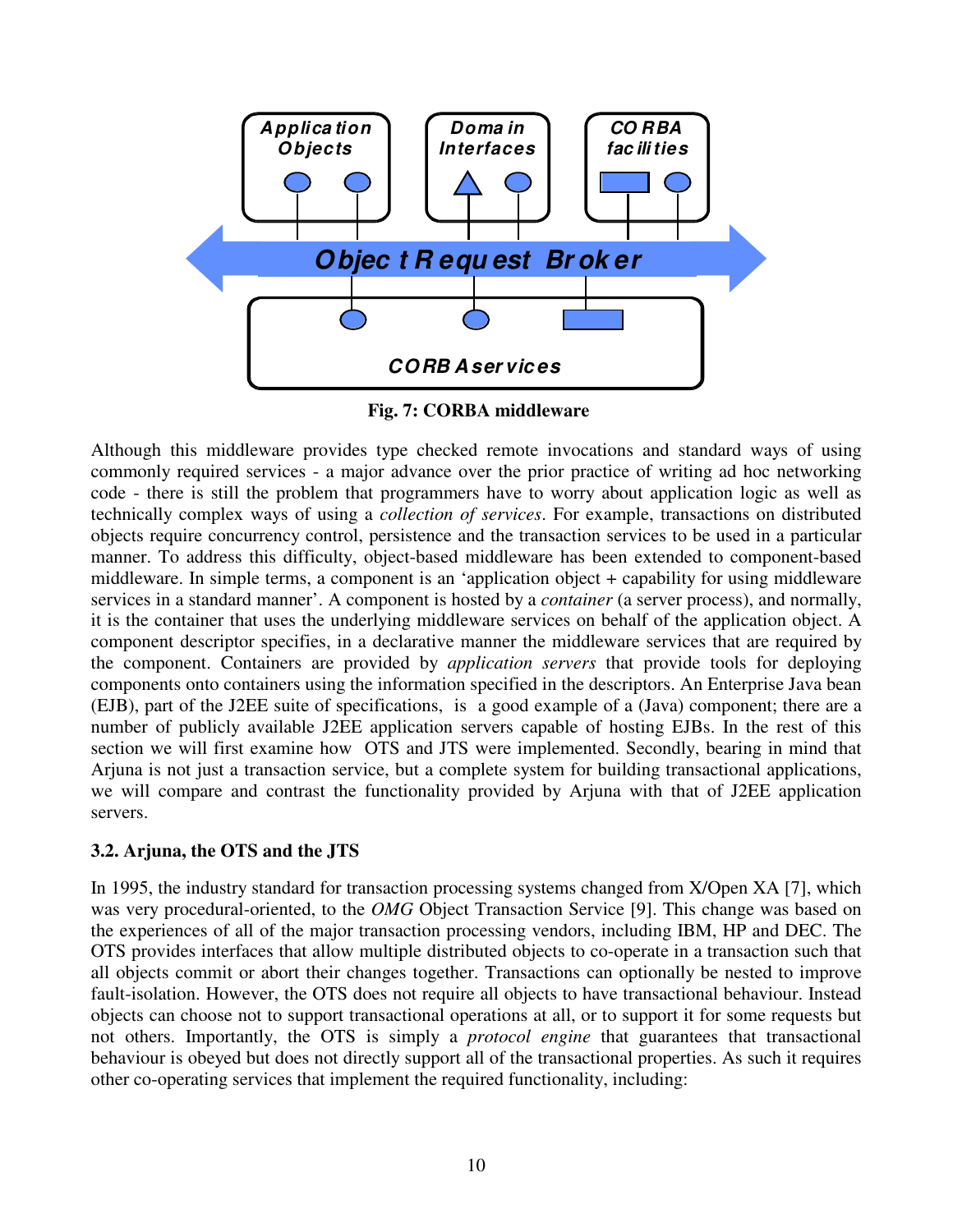- *Persistence/Recovery Service*. Required to support the atomicity and durability properties.
- *Concurrency Control Service*. Required to support the serialisability/isolation properties.

The application programmer is responsible for using these services to ensure that transactional objects have the necessary ACID properties. To participate within an OTS transaction, a programmer must be concerned with:

- creating Resource and SubtransactionAwareResource objects for each object which will participate within the transaction/subtransaction; these are the two-phase aware entities. The OTS will invoke these objects during the prepare/commit/abort phase of the (sub)transaction, and the Resources must then perform all appropriate work.
- registering Resource and SubtransactionAwareResource objects at the correct time within the transaction, and ensuring that the object is only registered once within a given transaction. As part of registration a Resource will receive a reference to a RecoveryCoordinator which must be made persistent so that recovery can occur in the event of a failure.
- ensuring that, in the case of nested transactions, any propagation of resources such as locks to parent transactions are correctly performed. Propagation of SubtransactionAwareResource objects to parents must also be managed.
- in the event of failures, the programmer or system administrator is responsible for driving the crash recovery for each Resource which was participating within the transaction.

The OTS does not provide any Resource implementations. These must be provided by the application programmer or the OTS implementer. As such, a pure OTS implementation would actually provide much less functionality than that available in *Arjuna*. The OTS does not define a complete toolkit for the construction of transactional applications as *Arjuna* did: it has no equivalent of AIT.

Examining just the transaction engine component of *Arjun*a as provided by the atomic action module, it was clear that there was already a good match with the required OTS functionality. Obviously the APIs and implementation interfaces that are exposed by the OTS did not match those available in *Arjuna*. However, it was relatively straightforward to provide these same abstractions on top of the equivalent *Arjuna* APIs.

At this time, the sources of funding for the *Arjuna* group began to change from purely research driven bodies to industrial driven consortia and members of these consortia expressed interest in standardsrelated development. In particular several of our industrial sponsors were interested in funding transactions research and development within a CORBA environment and the original Arjuna system, with its own RPC and Naming and Binding implementations, did not meet their requirements.

Most effort was directed at fully integrating *Arjuna* (*OTSArjuna*) within the CORBA framework, e.g., how to do distributed invocations and ensure that the transaction context is passed as mandated by both the OTS and CORBA specifications. The interfaces we had defined between the Naming and Binding and RPC modules were sufficiently powerful that only minimal modifications had to be made (typically because of deficiencies in the immature CORBA implementations we used).

The architecture of *OTSArjuna* is shown in fig. 8. The OTS protocol engine, State Management and Concurrent Control are essentially exactly as they appeared in the original Arjuna implementation. The external interfaces defined by the OTS specification are layered over them to give a CORBA look-andfeel, but the implementations are essentially the same. Importantly, to maintain the original *Arjuna*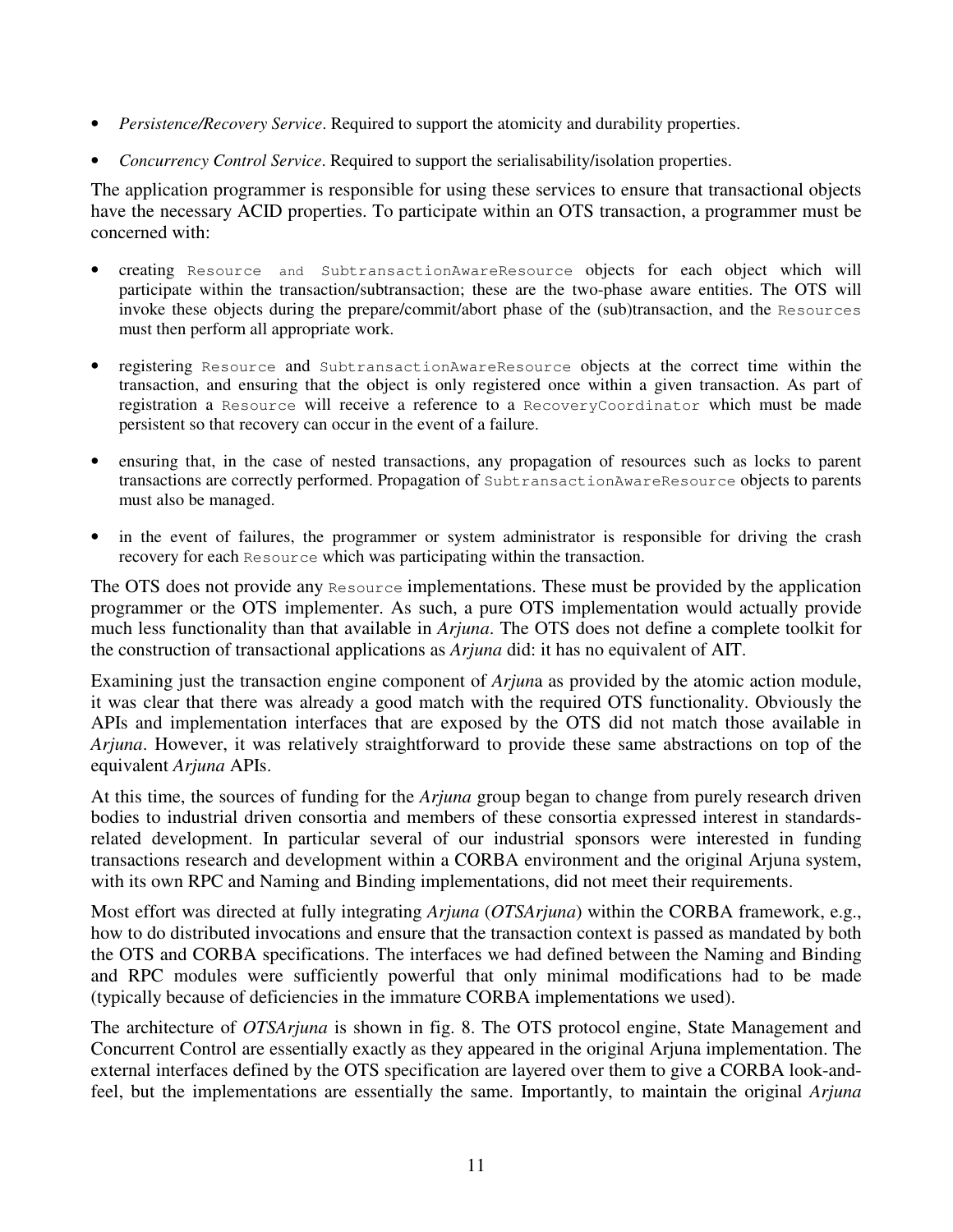pluggable abstraction, any OTS-specific modifications that were made to the system (such as API updates) occurred in self-contained modules. AIT was provided to programmers via the OTSArjuna API. This API automates much of the activities concerned with participating in an OTS transaction: it interacts with the concurrency control and persistence services, and automatically registers appropriate resources for transactional objects.



**Fig. 8: OTSArjuna architecture** 

Remote (CORBA-based) participants, XA compliant participants etc. were all transparently controlled by the core of *OTSArjuna* via appropriate implementations of the AbstractRecord class. As such, the protocol engine within *OTSArjuna* could not tell that it was now running within a CORBA environment. Using the interfaces defined in the original *Arjuna* system, we were able to convert most of Arjuna to be CORBA compliant. However, there was one notable exception where the abstractions we had originally in place simply did not work within the OTS: *failure recovery*.

To guarantee ACID properties in the event of failures (e.g., machine crash) and eventual recovery, a failure recovery subsystem is required. This ensures that any transactions that were in progress when the failure occurred are completed, either by being committed or rolled back. In order to do this, it may be necessary to recreate any resources (e.g., remote objects) that were participants within the transaction and may have also failed. In essence, the failure recovery system will recreate the distribution tree (resources and their network connections) that were present prior to the failure.

In order to achieve this, failure recovery must have intimate knowledge about the resources that are being recovered (e.g., do they use a file system for persistence or a database?) and the RPC mechanism (e.g., what is the host and port the object resides on?) The *Arjuna* failure recovery implementation was therefore closely tied to the its RPC mechanism. We were therefore unable to take this component from the original *Arjuna* system or to reuse the interfaces it provided. As such, we were forced to reimplement failure recovery and in doing so we tied it to the OTS defined model. This resulted in tying *OTSArjuna* to CORBA: although most of the core of *Arjuna* could still be used outside of CORBA, without failure recovery it would have limited use.

By 1996 Java started attracting serious attention from industry and many existing OMG standards made their way into the evolving J2EE specification. Critical amongst them was the OTS, which J2EE renamed as the Java Transaction Service (JTS). Interestingly, because *Arjuna* (and hence *OTSArjuna*) had been developed using C++, it was a relatively straightforward task to convert the system to Java.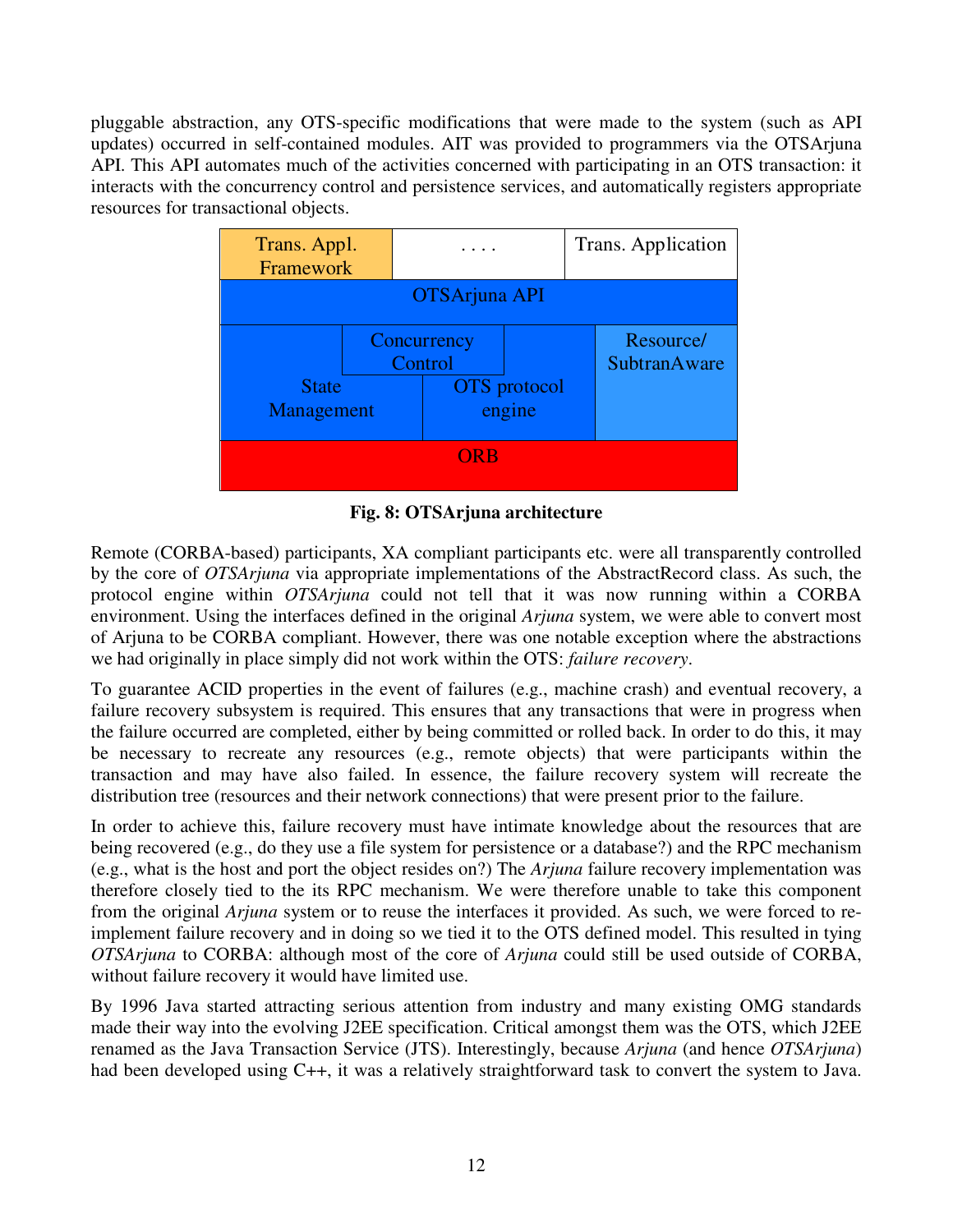This was done and the resulting system, *JTSArjuna*, became the worlds first pure Java transaction system.

## **3.3 Arjuna and J2EE**

A simplified J2EE application server architecture is shown in fig. 9. As can be seen, it has very similar components (modules) to *Arjuna*, but utilises industry standard technologies such as CORBA for the remote object invocation mechanism and naming and binding. Although the interfaces to the various components within an application server are different to those chosen by the designers of *Arjuna*, the fact that these components exist in an identifiable (and typically replaceable) manner is testimony to the fact that the original architecture and design goal of *Arjuna* were probably right.



**Fig. 9: Simplified application-server architecture.** 

We now compare several aspects of EJB/J2EE with *Arjuna* (JTSArjuna more precisely). A feature that is missing in *Arjuna* is the declarative way of managing transactions that is provided by EJBs. EJBs also provide explicit transaction management using a high level (compared to JTS) API, called Java Transaction API (JTA); however, it is not as convenient to use as the *Arjuna* API, AIT, and its use is not generally recommended [11]. In any case, compared to *Arjuna*, transactions in EJBs come with several restrictions that we describe below (although the discussion is with respect to JTA, the observations apply equally well to the declarative use).

(i) *Participant restriction*: both the original *Arjuna* system and the OTS standard on which *JTSArjuna* is based, allow arbitrary participant implementations to be enlisted in a transaction. The *Arjuna* AbstractRecord interface and the OTS equivalent (CosTransactions::Resource) do not imply or mandate a specific implementation. As we described in the previous section, this allows recovery, concurrency control etc. to be transparently enlisted with a transaction manager. However, the JTA interface, restricts participants to being X/Open XA-aware. In essence, this effectively mandates that applications must use two-phase aware databases for persistence.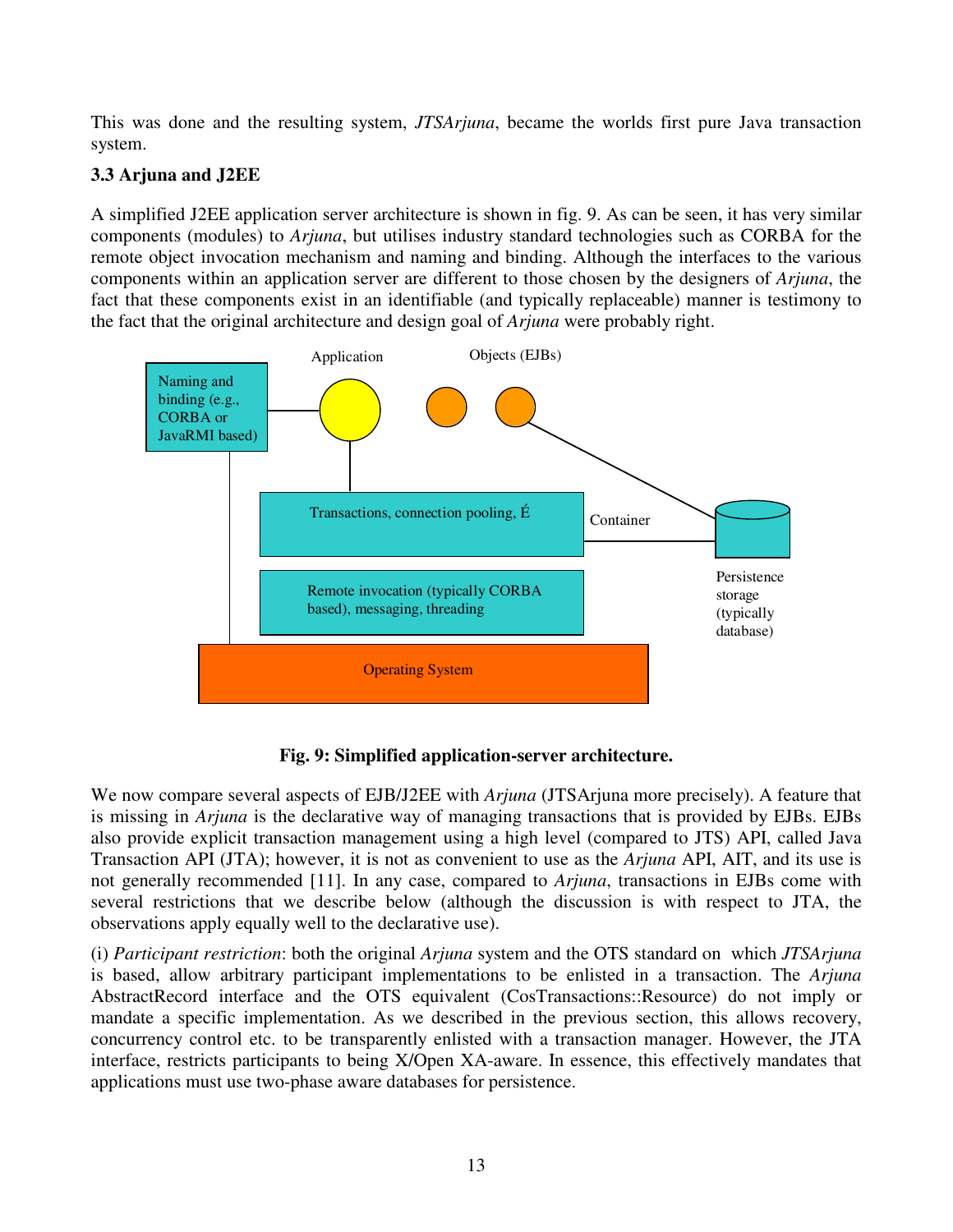(ii) *No nested transactions*: if an object's methods are required to use transactions then, in an environment which supported nested transactions, the object implementer can use transactions without concern about how those methods will be invoked: if the invoker uses transactions, then the object's methods will be nested within them, otherwise they will simply be top-level. In addition, nesting provides a level of failure containment, since the failure of a nested transaction does not require the enclosing (parent) transaction to roll back. The JTA does not support nested transactions because the X/Open XA standard does not. Based on our experiences, in our opinion, for a component-based, distributed architecture this is a significant shortcoming.

(iii) *Poor concurrency control*: In the section 2.3 we described how in Arjuna, transactional locking has been introduced which interacts correctly with the associated persistence and recovery mechanisms. Unfortunately, no satisfactory way of using read and write locks are available in EJBs. Because the JTA mandates that all participants must be XA-aware, this essentially ties the persistence model to using a database. Most databases implicitly couple persistency and concurrency together, such that, for example, when an object loads its state it obtains a lock on the entire table within the database which is maintained for the duration of the transaction. All other object states held within the same table are also implicitly locked. In order to provide object-level concurrency control within EJBs, the programmer is supposed to make use of the Java language synchronized construct, which obtains an exclusive lock on a method or data structure. However, this construct is not transaction-aware and as such cycles (where object A calls object B which calls object A) can result in deadlock and are illegal within EJBs. Because locks within AIT are transaction-aware, not only can an object use multiple-reader/single-writer policies, but cycles within a transaction are supported. This makes the construction of complex, distributed applications more straightforward as programmers need not worry about whether cycles may occur, which could require in-depth knowledge of objects implemented by others.

(iv) *No support for orphan detection and elimination*: Client crashes or network partitions can occasionally create orphan servers, some scenarios were discussed towards the end of section 2.2. The RPC mechanism used in *Arjuna* detected and eliminated orphans [5]. Experience with the use of application servers has indicated that orphans do occur in practice; unfortunately no automatic support for orphan detection and elimination is provided in application servers (or any other middleware system for that matter).

## **Web Services, messaging, ubiquitous computing and transactions**

Over the past decade, distributed computing has become more prevalent. The advent of Java and ubiquitous computing devices such as palm-top devices, has helped to move distributed computing from research and high-end commercial systems into (almost) everyday use. There has also been a paradigm shift from closely-coupled, synchronous environments to large-scale, loosely coupled and asynchronous systems.

The one constant amongst traditional and new distributed environments is their requirement for transactions. Whether applications run on closely-coupled local area networks and interact through RPC or they run on the loosely-coupled Internet and use messaging, failures happen that affect both the performance and consistency of applications run over them. Transactions can be used in all of these environments to ensure consistency and specifically within Hewlett-Packard, Arjuna transaction technology has been used. In order to understand how and where Arjuna has been utilised, we shall first briefly describe these environments.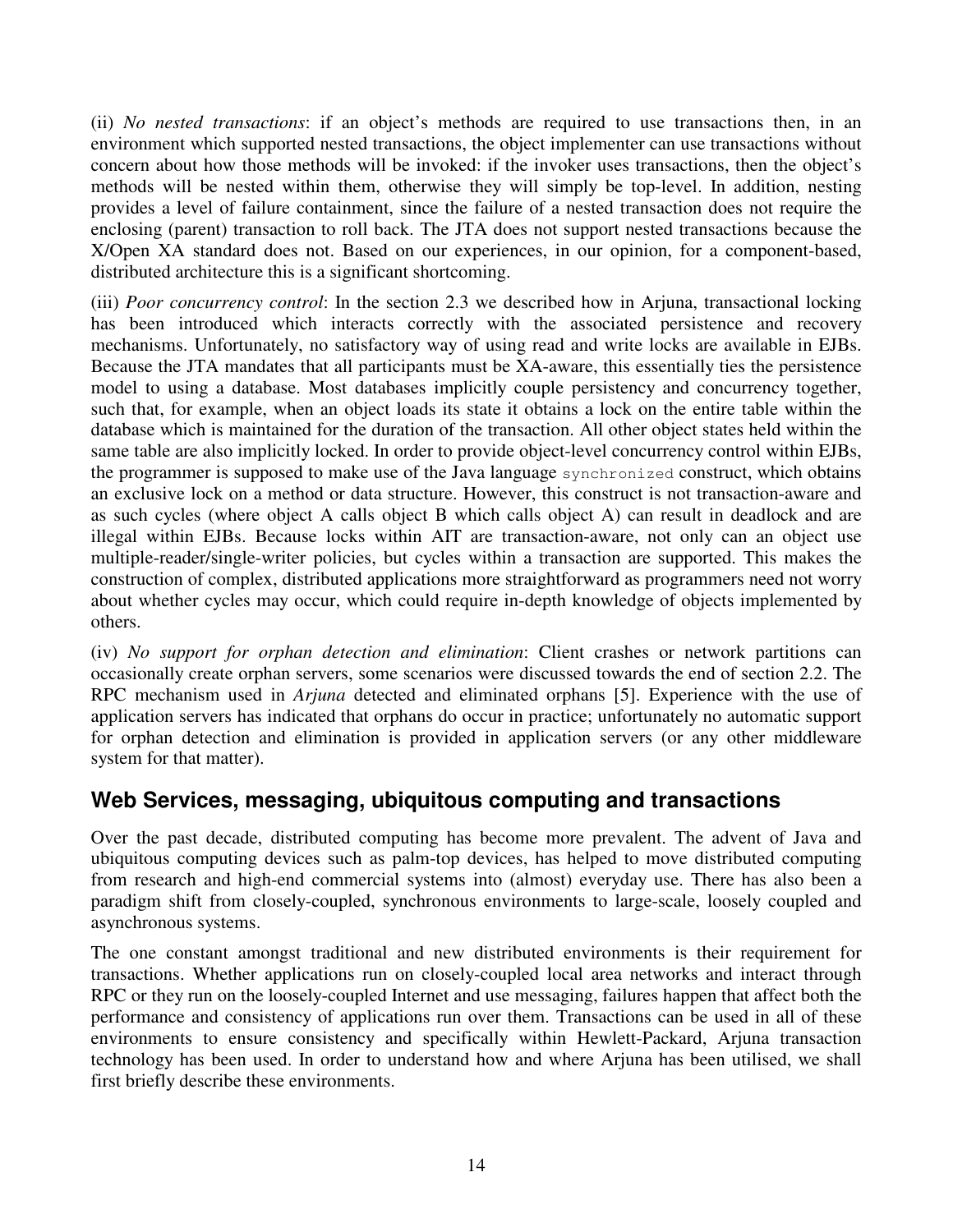## **The Java Message Service**

The Java Message Service (JMS) defines a set of interfaces and the associated semantics that facilitate communication between Java applications and messaging implementations. By leveraging the JMS API applications can create, send, receive, and read messages. Thus, JMS enables communication that is loosely coupled, asynchronous, and reliable.

The combination of transactions and JMS offers developers a platform for the creation of robust enterprise messaging applications. Developers can interact with the messaging provider transactionally to ensure that multiple messages are delivered or received as a single group; if a single operation fails, the entire set of message receipts or deliveries will be rolled back.

A JMS client can use *local* transactions to group message sends and receives using the Session interface. By invoking the commit method, the client indicates that all produced messages are to be send and all consumed messages are to be acknowledged. Similarly, an invocation of rollback indicates that all produced messages are to be destroyed and all consumed messages are to be recovered and redelivered by the JMS provider. Multiple message sends and receives can be grouped into a single local transaction, but the user cannot *combine* sends and received within the same transaction: a message send cannot take place until the associated transaction has committed because the message is not actually sent until the transaction is committed. Therefore, the transaction cannot contain any receives that depend upon a message sent during the same transaction.

An optional part of the JMS specification allows a transactional session to be enrolled with a distributed transaction managed by the JTS. Such a session must support the XAResource interface. XA sessions work similarly to local transacted sessions since the JMS operations performed in the scope of an XA transaction are conditional on the committal of the transaction. The main difference is the party acting as the transactional coordinator: in the local case, the JMS provider manages the execution of the transaction; using XA transactions, the outcome of the transaction is dependant on the decision of the external JTA-compliant transaction manager into which the JMS XAResource is enlisted.

## **The Business Transactions Protocol**

As Web services have evolved as a means to integrate processes and applications at an inter-enterprise level, traditional transaction semantics and protocols have proved to be inappropriate. Web Service transactions differ from traditional transactions in that they will execute over long periods, will require commitments to the transaction to be "negotiated" at runtime and isolation levels will have to be relaxed. Furthermore, business transactions are not only long lived but will in may instances incorporate multiple parties, requiring flexibility in determining transaction outcome, meaning relaxed atomicity while negotiating commitment to the transaction. These types of transactions, *Business Transactions*, require an extended transaction model that can support complex Web service interactions that need transactional semantics and guarantees, at the inter-enterprise level.

The *Business Transaction Protocol* (*BTP*) has been designed to allow the coordination of business transactions that span multiple participants ensuring the consistent result of a transaction without concern for whether the transaction spans disparate applications, developed with disparate technologies and potentially deployed by different organisations. In such circumstances, participants may not represent resources controlled by a single party and therefore must maintain some autonomy: able to manage their own resources while maintaining adherence to any commitments they have made, with respect to the transaction. In this way, the participants in a business transaction may use recorded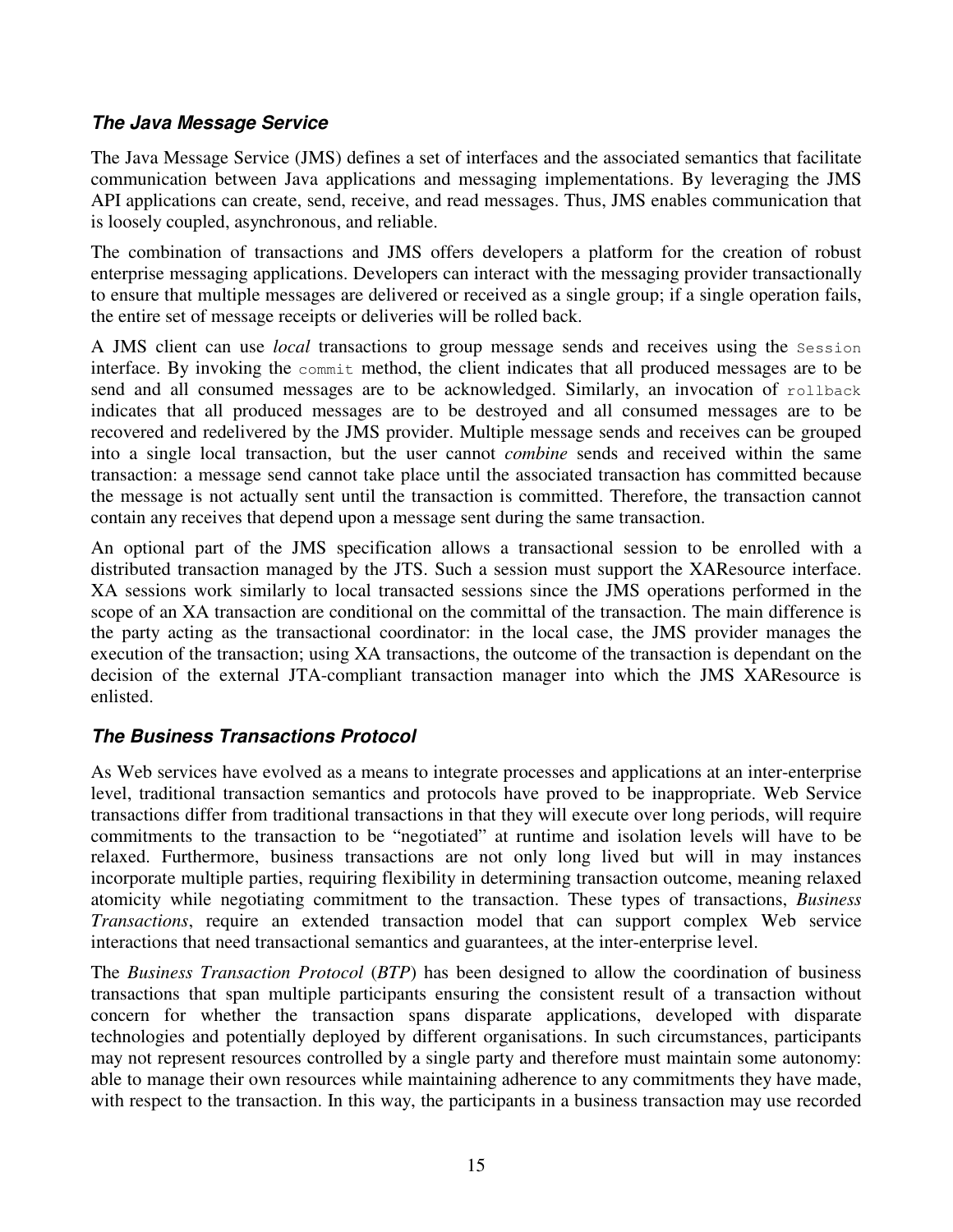before- or after-images, or compensation operations to provide the "roll-forward, roll-back" capacity, which enables their coordination in respect to the overall outcome of the business transaction.

#### **Open-top coordination**

In a traditional transaction system, the application has very few verbs with which to control transactions. Typically these are "begin", "commit" and "rollback". When an application asks for a transaction to commit, the coordinator will execute the entire two-phase protocol before returning an outcome (what BTP terms a *closed-top commit protocol*). The elapse time between the execution of the first phase and the second phase is typically milliseconds to seconds.

However, the two-phase algorithm does not impose any restrictions on the time between executing the first and second phases. Clearly the longer the period between first and second phases, the greater the chance for failures to occur and the longer resources remain locked. BTP allows the time between the two phases to be set by the application by expanding the range of verbs available to include explicit control over both phases, i.e., "prepare", "confirm" and "cancel"; what BTP terms an *open-top commit protocol*. The application has complete control over when transactions prepare, and using use whatever business logic is required later determine which transactions to confirm or cancel.

#### **Atoms and cohesions**

In order to address the requirements imposed by running business- transactions, BTP introduced two types of *extended transactions*, both using the open-top completion protocol:

- *Atom*: an atom is the typical way in which "transactional" work performed on Web services is scoped. The outcome of an atom is guaranteed to be atomic, such that, all enlisted participants (acting on behalf of their associated Web services) will see the same outcome, which will either be to accept (confirm) the work or reject (cancel) it.
- *Cohesion*: this type of transaction was introduced in order to relax atomicity and allow for the selection of work to be confirmed or cancelled based on higher level business rules. Atoms are the typical participants within a cohesion but, unlike an atom, a cohesion may give different outcomes to its participants such that some of them may confirm whilst the remainder cancel. In essence, the two-phase protocol for a cohesion is parameterised to allow a user to specify precisely which participants to prepare and which to cancel. The strategy underpinning cohesions is that they better model longrunning business activities, where services enrol in atoms that represent specific units of work and as the business activity progresses, it may encounter conditions that allow it to cancel or prepare these units, with the caveat that it may be many hours or days before the cohesion arrives at its *confirm-set*: the set of participants that it requires to confirm in order for it to successfully terminate the business activity. Once the confirm-set has been determined, the cohesion collapses down to being an atom: all members of the confirm-set will see the same outcome.

## **ArjunaCore**

As part of the Hewlett-Packard NetAction product suite, there was a requirement for JMS and BTP implementations. As mentioned previously, HP had *JTSArjuna* and *OTSArjuna* products to cover the J2EE and CORBA markets respectively and as we have seen, these are both transaction systems which use a two-phase commit protocol. When comparing the functionality provided by *JTSArjuna* with that required by the JMS, for example, it was clear that with the exception of the J2EE specific components, there was much overlap. In fact, it was possible to categorise all of the product requirements as follows: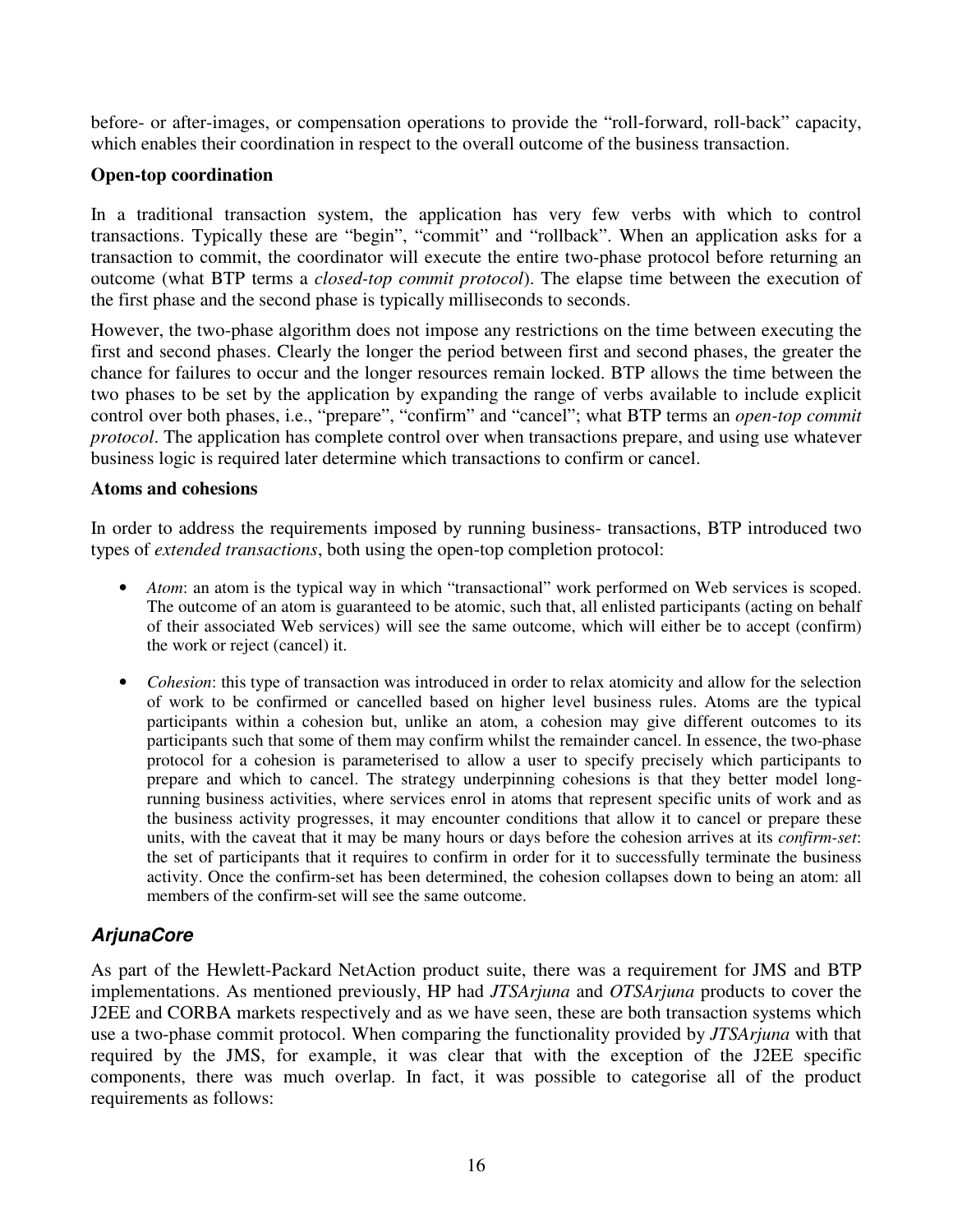- The use a two-phase completion protocol.
- They carry transaction context information in a manner suitable to their environment, e.g., XML and SOAP for BTP, or IIOP for CORBA.
- Their participant implementations are opaque to the two-phase transaction engine.

At the heart of every transaction processing system is a transaction manager. It is the transaction manager that is responsible for ensuring the atomicity and durability properties of the transactions under its control. The isolation and consistency are provided by transactional resources that participate in the transaction on behalf of applications and services. The coordinator must maintain a transaction log in case of failures and a recovery system to use this log to complete transactions that were in flight and caught by any failures (e.g., a machine or process crash). It is important to realize that this functionality if required by *all* transaction systems, whether or not they support distributed transactions.

The same core protocol engine that had been within the original *Arjuna* system and was now within *JTSArjuna*, could be used within HP's BTP (HP Web Services Transactions) and JMS (HP Messaging Service) implementations. The interfaces described in Section **Error! Reference source not found.** abstract away from the participant implementations and how transactional distributed invocations occur. By providing different implementations for, say, AbstractRecords, it is possible to drive BTP participants or JMS participants through a two-phase commit protocol using the *exact* same transaction engine.

In effect, the work that was performed to transform the original *Arjuna* system into *JTSArjuna* was generalised for other environments. The first step was to create a fully-functional transaction engine that had no dependencies on CORBA (including failure recovery): *ArjunaCore*. *ArjunaCore* is concerned solely with the use of local transactions, i.e., transactions that run on a single machine. If distributed transactions are required, *ArjunaCore* provides the necessary hooks to enable information about its local transactions (the transaction context) to be transmitted in a manner suitable for the environment in which it is running, e.g., CORBA IIOP or SOAP/XML.

The main obstacle to the design of *ArjunaCore* was the failure recovery sub-system. As described earlier, when designing *OTSArjuna*, it had been closely tied to the CORBA OTS model. In order to determine transaction statuses, it was a requirement that *all* transactions were implemented by CORBA objects, whether or not they were used in a local environment. Therefore, failure recovery was rearchitected in such a way that recovery occurred through specific implementations of the RecoveryModule interface. Each RecoveryModule was responsible for recovering specific types of resources (transactions, application objects etc.) without exposing implementation choices such as whether or not CORBA was used, to the recovery framework. Since *ArjunaCore* is responsible for only local transactions, its RecoveryModule implementations are relatively simple. Other products in which *ArjunaCore* is embedded, e.g., BTP, provide suitable implementations to do distributed recovery where necessary.

Despite the necessary resign or the failure recovery subsystem, the remainder of *ArjunaCore* is the same as existed in the original *Arjuna* system. Through the use of the original modularisation and flexibility goals, the interfaces have proven sufficient to allow the system to be embedded as the core transaction engine within a diverse range of products.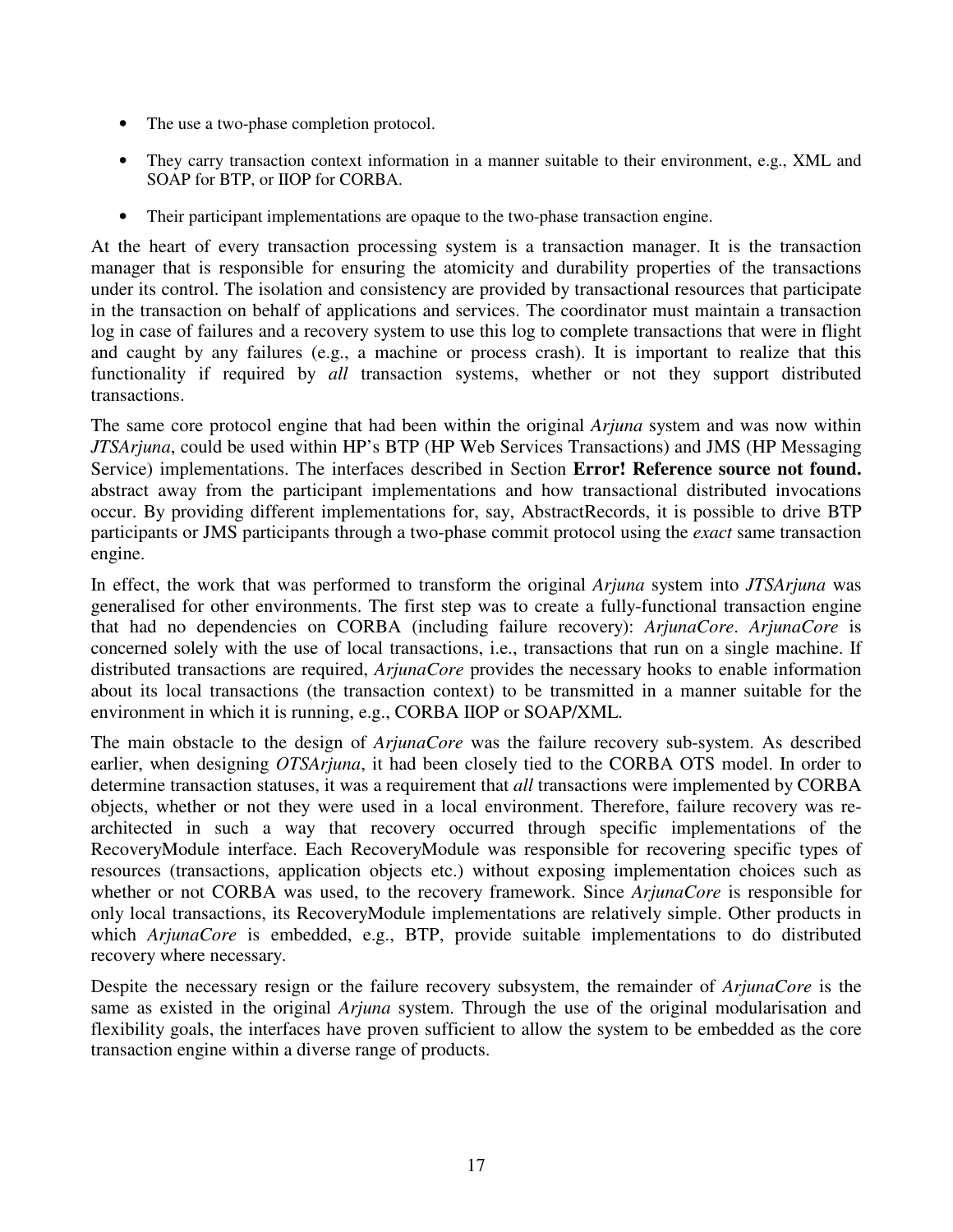# **Timeline**

Figure 7 attempts to illustrate the history of Arjuna as a timeline, showing the relevant events we have discussed previously from its start in 1986 to the present day.

| First betaC+ + relea se<br>from A T& T (cfront)                                                 | 1986 |
|-------------------------------------------------------------------------------------------------|------|
| Arjuna project begins                                                                           |      |
| First fully functional<br>A rjuna prototype                                                     | 1990 |
| $CORBA$ be gins                                                                                 |      |
| A rjunac om plete                                                                               | 1992 |
| S tudent registration                                                                           | 1994 |
| OTS 1.0 sp eci fication r ele as ed                                                             | 1996 |
| OTS Ar juna created                                                                             | 1997 |
| JTS Arjuna crea ted                                                                             | 1998 |
| Arjuna Solutionsfounded                                                                         |      |
| Blue stone So ftwa re acquires Ar juna<br>Solutions                                             | 2000 |
| HP ac qui res Bl u esto ne<br>OASIS BT P specification begun<br>HP Transaction Service released | 2001 |
| OASIS BT P specification complete                                                               |      |
| A rjunaC ore de veloped                                                                         |      |
| HP-WS Tdeveloped                                                                                | 2002 |
| HP-MS developed                                                                                 |      |
|                                                                                                 |      |

Fig 7. The evolution of Arjuna.

#### **4. Concluding Remarks**

In achieving the transition of the Arjuna distributed transaction processing software from research to products, we have learned a number of lessons, some of which will be relevant to others involved in or embarking on a similar process. We shall attempt to enumerate them below:

• Modularity within the architecture helped us to restructure the uses to which we put Arjuna without requiring re-implementation of the entire system. As we have discussed, the core transaction engine available today remains relatively unchanged from its original C++ version.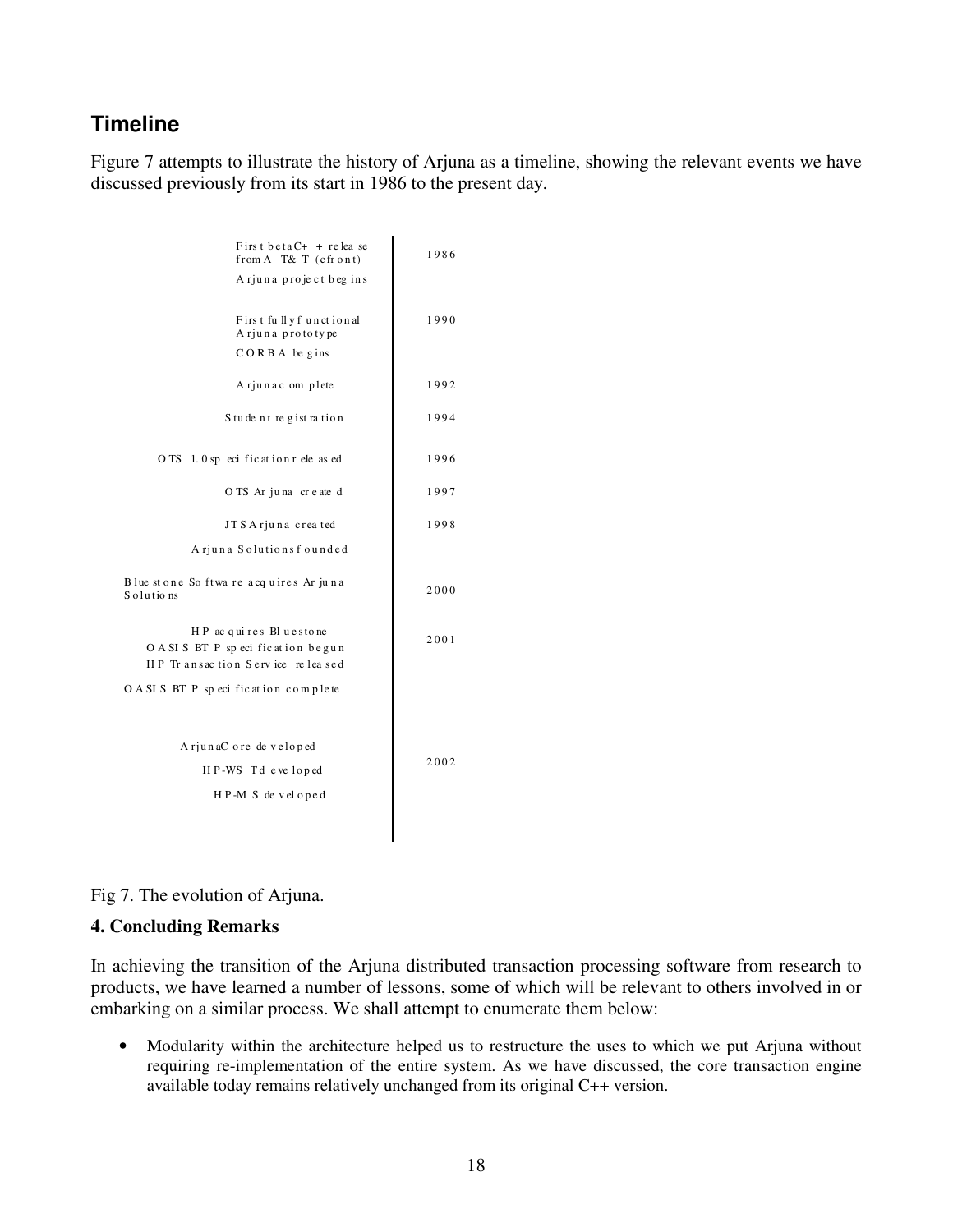- The use of object-oriented techniques helped to make the structuring of the architecture flexible and extensible. It also helped to make its use relatively intuitive for new developers. A crucial factor has been the structure of the atomic action module for coordinating concurrency, persistence and recovery for atomic actions using AbstractRecords (section 2.4), which meant that transaction coordinator need only control the invocation of the operations providing these properties at the appropriate time and need not know how the properties themselves are actually implemented.
- A commercial product requires a lot more emphasis on quality assurance (QA) and testing processes than a research system. At the time of writing, the number of QA tests for Arjuna number in the thousands, cover every aspect of the system and can take days to run to completion. Only with the evidence of these tests is it possible to convince people to invest time and money in purchasing the product.
- Within each component there are typically many places where configuration choices are made (e.g., the location of the object store, the maximum size of the transaction log before the system begins to prune it, etc.) When Arjuna started, many of these choices were hardwired in at compilation time. Over the years (and particularly when it became a product) the requirement for these choices to be exposed to developers was intensified. With hindsight, as designers of the system we tended to cater for the optimum configuration for ourselves and this was often inappropriate for others.
- At the time of writing, JTSArjuna is used within 5 separate products and has been sold to 3 other companies to embed within their own products. It is impossible to say with certainty how many users it has, but it has brought millions of dollars to the various companies that have sold it.
- Once we were acquired by Bluestone, the use of JTSArjuna increased significantly and hence so did the support and training load put on the developers. We quickly realised that a commercial product is much more than the software that actually executes: there is a significant amount of collateral material required too, e.g., training material, white papers etc.
- The biggest mistake we made was in the development of crash recovery for OTSArjuna and tying it to the CORBA model. With hindsight it is possible to see that Arjuna could be used in other, non-CORBA environments and we should have designed accordingly.
- Commercial requirements on reliability and robustness are typically more rigorous than you would expect from academia and this was the probably the hardest aspect for us to tackle.
- Working with various standards bodies (OTS, JTS and BTP to name but a few) has been fruitful but also extremely frustrating at times (committees rarely agree on anything, especially if there is existing product to protect).

The discussion in section three indicates that the original structure of the Arjuna system was about right for its adaptation in various types of middleware. The 15 year journey from academic project to commercial product has been an interesting one and enlightening in many respects. And finally, the most surprising thing has been the amount of use to which Arjuna has been put over the years.

### **References**

- [1] S.K. Shrivastava, G. N. Dixon, and G. D. Parrington, "An Overview of Arjuna: A Programming System for Reliable Distributed Computing," IEEE Software, Vol. 8, No. 1, pp. 63-73, January 1991.
- [2] S.K. Shrivastava, "Lessons learned from building and using the Arjuna distributed programming system", Theory and Practice in Distributed Systems, K P Birman, F Mattern, A Schiper (Eds), LNCS 938, Springer-Verlag, July 1995, pp. 17-32